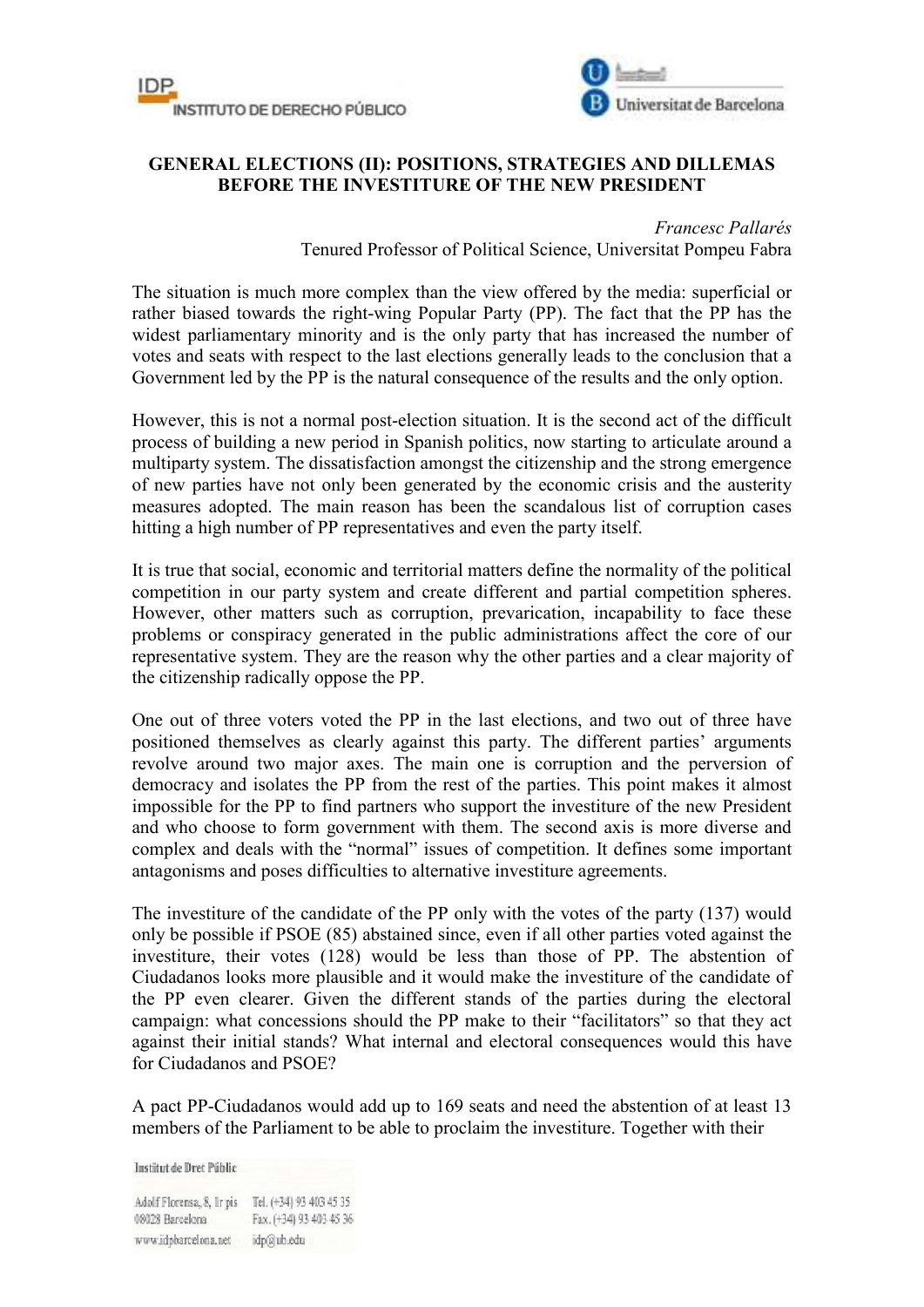



measures for the regeneration of the Spanish political life, Ciudadanos questioned the role of Rajoy, and even made sure they would never support him, in order to reach an agreement with the PP. Things have changed after Rajoy emerged victorious from the last elections, but in any case he will need to offer some compensation to convince Rivera's electorate (particularly after many of his voters abandoned Ciudadanos in favor of the PP in the last elections). Would Ciudadanos be satisfied with the Presidency of the Congress, the electoral reform, recovery measures and clear and immediate gestures against corruption? As said, in addition to this agreement 13 members of the Parliament should abstain, and it does not seem realistic that the nationalist parties (with the exception of Coalición Canaria) either vote in favor or abstain. Would the PSOE "lend" them the necessary abstentions?

A grand coalition PP-PSOE, which may also count on the support of Ciudadanos, is the only agreement that would ensure an absolute majority. It is the PP's favorite option as they are mainly interested in playing a conciliatory role and they are aware of the fact that PSOE, as has repeatedly confirmed, would not want to be involved in a government under the dominance of PP.

If the investiture of the PP failed, an agreement PSOE-Unidos Podemos with Sánchez as the new President (which Unidos Podemos is willing to accept) would add up to 156 seats, with 137 votes of the PP and almost certainly 32 of Ciudadanos against this proposal (the latter, unless not satisfied with the proposals made by the PP). The PSOE would also need the vote in favor of 14 out of the 25 members of the nationalist parties (there exist several combinations) and the abstention of the rest of them. Will the PSOE take the lead?

The PSOE is the core of this process and will need to face this situation in the midst of internal fights and divisions. A priori no option on the table would generate consensus within the PSOE: neither facilitating the investiture of the PP by abstaining nor reaching an alternative agreement (necessarily with the involvement of Unidos Podemos and the approval of the nationalist parties). Consulting the members of the party in this situation could worsen their confusion and lack of confidence in the organization. After the fierce attacks against Podemos during the electoral campaign the decision would not seem to go in this direction. However, the members' left-wing orientation and the leading role played by PSOE over Unidos Podemos still leave the door open to this possibility.

The interests of the dominant media (those close to the PSOE included) would applaud the "responsibility" of the facilitating option. On the contrary, the alternative solution would generate harsh reactions. Several members of the Parliament would surely boycott the investiture session, backed and praised by the dominant media. While the facilitating option would have medium and long-term consequences for PSOE, those of the alternative option would take place in the short term.

The PP will progressively show readiness to negotiate specific aspects. This will be applauded by the dominant media, including those that are closer to the PSOE, who will present the right-wing party as a negotiating and reforming party willing to generate a climate of opinion that allows the PSOE to present an "honorable" abstention.

**Institut de Dret Públic** 

Adolf Florensa, 8, Ir pis Tel. (+34) 93 403 45 35 Fax. (+34) 93 403 45 36 08028 Barcelona www.idpbarcelona.net idp@ub.edu